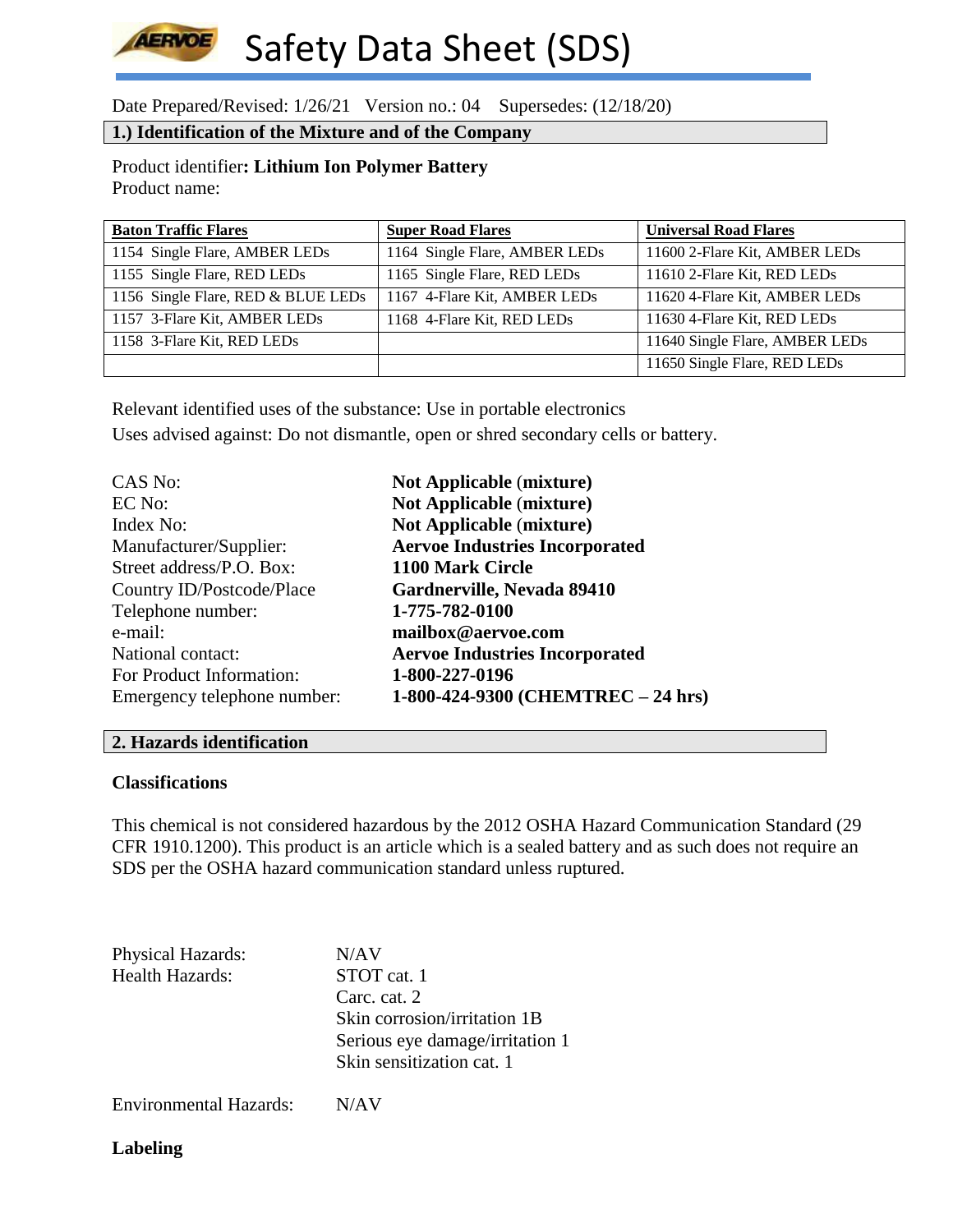**AERVOE** 

Safety Data Sheet (SDS)

Date Prepared/Revised: 1/26/21 Version no.: 04 Supersedes: (12/18/20)

| Signal Word:                     | Danger                                                                                             |
|----------------------------------|----------------------------------------------------------------------------------------------------|
| <b>Hazard Statements:</b>        | H314 – Causes severe skin burns and eye damage.                                                    |
|                                  | H317 – May cause an allergic skin reaction.                                                        |
|                                  | $H351$ – Suspected of causing cancer.                                                              |
|                                  | H373 – May cause damage to organs through prolonged or repeated                                    |
|                                  | exposure                                                                                           |
| <b>Precautionary Statements:</b> | P101 - If medical advice is needed, have product container or label at hand                        |
|                                  | P102 - Keep out of reach of children                                                               |
|                                  | P103 - Read label before use                                                                       |
|                                  | P262 - Do not get in eyes, on skin, or on clothing                                                 |
|                                  | P410+P412 - Protect from sunlight. Do not expose to temperatures<br>exceeding $50^{\circ}$ C/122°F |
|                                  | P501 - Dispose of contents/container in accordance with                                            |
|                                  | local/regional/national/international regulation                                                   |
|                                  |                                                                                                    |
| Symbols/Pictograms:              |                                                                                                    |

# 3. **Composition / Information on Ingredients**

## **Composition**

| Chemical    | <b>CAS</b> Number | Weight Percent | Trade secret |
|-------------|-------------------|----------------|--------------|
| Proprietary | Proprietary       | $10-30$        | $\ast$       |
| Proprietary | Proprietary       | $10 - 30$      | $\ast$       |
| Proprietary | Proprietary       | $10 - 30$      | $\ast$       |
| Copper      | 7440-50-8         | $10 - 30$      | $\ast$       |
| Proprietary | Proprietary       | $7 - 13$       | $\ast$       |
| Proprietary | Proprietary       | $1 - 5$        | $\ast$       |
| Nickel      | 7440-02-0         | $1 - 5$        | $\ast$       |
| Proprietary | Proprietary       | $1 - 5$        | $\ast$       |

## **Other Product Information**

Chemical Identity: Mixture

| <b>General Advice:</b>       | If symptoms persist, always call a doctor.                           |
|------------------------------|----------------------------------------------------------------------|
| <b>Inhalation First Aid:</b> | Remove victim to fresh air and provide oxygen if breathing is        |
|                              | difficult. If not breathing, give artificial respiration, preferably |
|                              | mouth to mouth. Get medical attention immediately.                   |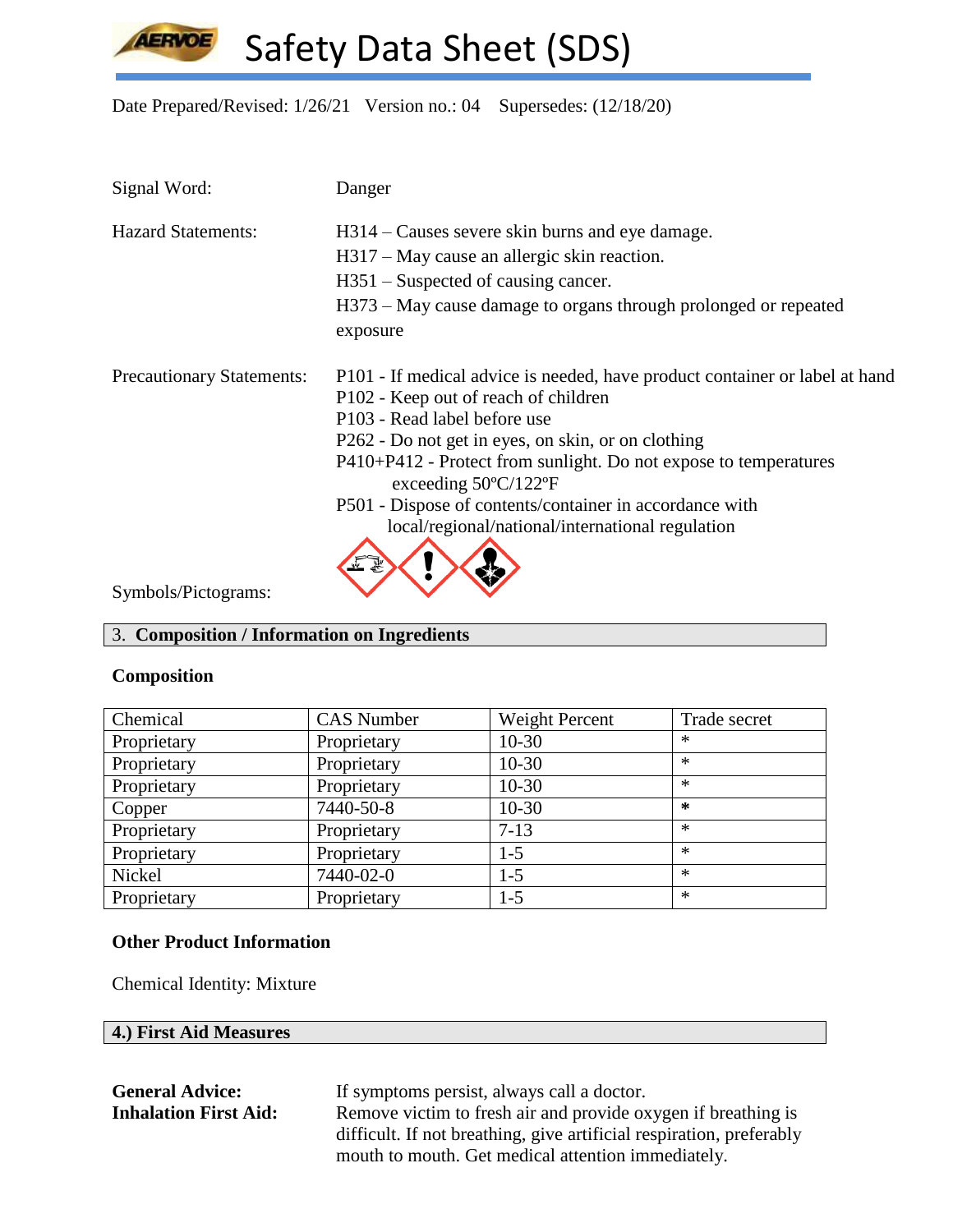## **LERVOE** Safety Data Sheet (SDS)

Date Prepared/Revised: 1/26/21 Version no.: 04 Supersedes: (12/18/20)

| <b>Skin Contact First Aid:</b> | Immediate medical attention is required. Wash off immediately with soap<br>and plenty of water while removing all contaminated clothes and shoes.                                                                                                                                                                                                                        |
|--------------------------------|--------------------------------------------------------------------------------------------------------------------------------------------------------------------------------------------------------------------------------------------------------------------------------------------------------------------------------------------------------------------------|
| <b>Eye Contact First Aid:</b>  | Immediate medical attention is required. Rinse immediately with plenty of<br>water, also under the eyelids, for at least 15 minutes. Keep eye wide open<br>while rinsing. Do not rub affected area.                                                                                                                                                                      |
| <b>Ingestion First Aid:</b>    | If swallowed, wash out mouth with water provided the person is<br>conscious. Do not induce vomiting. Never give anything by mouth<br>to an unconscious person. Get medical attention immediately.                                                                                                                                                                        |
| <b>Most Important</b>          |                                                                                                                                                                                                                                                                                                                                                                          |
| <b>Symptoms/Effects:</b>       | Product is a corrosive material. Use of gastric lavage or emesis is<br>contraindicated. Possible perforation of stomach or esophagus should be<br>investigated. Do not give chemical antidotes. Asphyxia from glottal edema<br>may occur. Marked decrease in blood pressure may occur with moist rales,<br>frothy sputum, and high pulse pressure. Treat symptomatically |

## **5. Fire Fighting Measures**

| <b>Flammable Properties:</b><br><b>Auto Ignition Temperature:</b> | Combustible solid<br>Not Available                                                                                                                                                                                                                                                                                                  |
|-------------------------------------------------------------------|-------------------------------------------------------------------------------------------------------------------------------------------------------------------------------------------------------------------------------------------------------------------------------------------------------------------------------------|
| Suitable extinguishing media:                                     | Carbon dioxide, dry chemical.                                                                                                                                                                                                                                                                                                       |
| Unsuitable extinguishing media:                                   | Water spray may be inefficient                                                                                                                                                                                                                                                                                                      |
| Special hazards arising from the                                  |                                                                                                                                                                                                                                                                                                                                     |
| substance or mixture:                                             | The product causes burns of eyes, skin and mucous membranes.                                                                                                                                                                                                                                                                        |
| Thermal decomposition can lead to release of irritating gases and |                                                                                                                                                                                                                                                                                                                                     |
|                                                                   | vapors. Product is or contains a sensitizer. May cause sensitization by skin contact.                                                                                                                                                                                                                                               |
| Hazardous combustion products:                                    | Carbon dioxide, Carbon monoxide                                                                                                                                                                                                                                                                                                     |
| Fire & Explosion Hazards:                                         | N/AV.                                                                                                                                                                                                                                                                                                                               |
|                                                                   | Precautions for fire-fighters: Use water spray to cool containers exposed to heat or fire to prevent<br>pressure build up. In the event of a fire, wear full protective clothing and<br>NIOSH- approved self-contained breathing apparatus with full face piece<br>operated in the pressure demand or other positive pressure mode. |

## **6. Accidental Release Measures**

## **PERSONAL PRECAUTIONARY MEASURES:**

- 1) Follow personal protective equipment recommendations found in section 8.
- 2) Maintain adequate ventilation.

## **SPILL CLEAN-UP PROCEDURES:**

- 1.) Evacuate unprotected personnel from the area.
- 2.) Remove sources of ignition if safe to do so.
- 3.) Pickup spilled materials using non-sparking tools and place in an appropriate container for disposal.
- 4.) Contain spill to prevent material from entering sewage or ground water systems.
- 5.) Always dispose of waste materials in accordance with all EU, National and Local Regulations.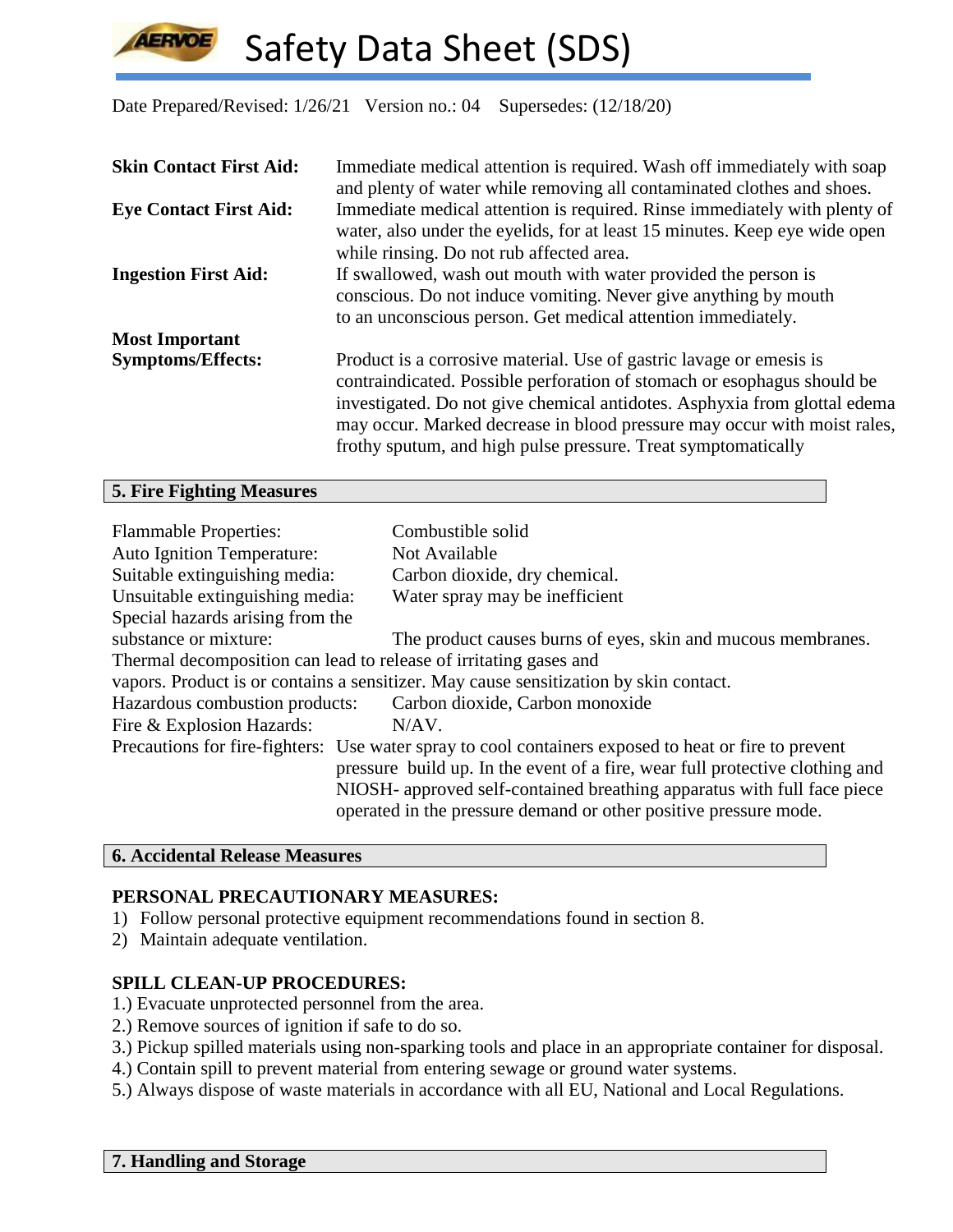

Date Prepared/Revised: 1/26/21 Version no.: 04 Supersedes: (12/18/20)

**Handling**: Avoid shorting the battery. Do not immerse in water. Do not disassemble or deform the battery. Do not expose to,or dispose of the battery in fire. Avoid excessive physical shock or vibration. Keep out of thereach of children. Battery must be charged in an approved charger. Never use a modified or damaged charger.Use for specified product applications only. Store in a cool, dry and well-ventilated area. Never use a battery that has suffered abuse.

**Conditions for safe storage, including any incompatibilities:** Store battery in a cool (25°C+/-5°C), Dry (<85% Humidity) well ventilated area. Keep battery in packaging material to prevent exposure to elements and conductive material. Do not store battery near heat, high humidity, open flame, sunlight, water, seawater, strong acids, strong oxidizers, strong reducing agents, strong alkalis or metal wire.

#### **8. Exposure Controls / Personal Protection**

#### **Appropriate engineering controls:**

Ensure adequate ventilation. Take precautionary measures against static discharge.

#### **Personal Protection:**

Use person protective equipment as required.

#### **Skin protection**

No protective equipment is needed under normal use conditions.

## **Respiratory protection:**

Use only in an adequately ventilated area.

| <b>Hazardous Ingredient</b>  | <b>CAS Number</b>                      | <b>ACGIH TLV</b>                            | <b>OSHA PEL (TWA)</b>                                                                                                                                                                                                                                                       |
|------------------------------|----------------------------------------|---------------------------------------------|-----------------------------------------------------------------------------------------------------------------------------------------------------------------------------------------------------------------------------------------------------------------------------|
|                              |                                        | (TWA)                                       |                                                                                                                                                                                                                                                                             |
| <b>Supplier Trade Secret</b> | Supplier Trade<br>Secret               | TWA:0.02 mg/M3                              | TWA: 15 mg/m3 total dust<br>synthetic<br>TWA: 5 mg/m3 total dust<br>synthetic<br>(vacated) TWA: 2.5 mg/m3<br>respirable dust natural<br>(vacated) TWA: 10 mg/m3<br>total dust synthetic<br>(vacated) TWA: 5 mg/m3<br>respirable fraction synthetic<br>TWA: 15 mppcf natural |
| <b>Supplier Trade Secret</b> | Supplier Trade<br>Secret               | <b>TWA: 2.5</b><br>mg/m3 F                  | TWA: 2.5 mg/m3 F<br>(vacated) TWA: 2.5<br>mg/m3                                                                                                                                                                                                                             |
| Copper                       | 7440-50-8                              | TWA: 0.2 mg/m <sub>3</sub><br>fume          | TWA: 0.1 mg/m <sub>3</sub> fume<br>TWA: 1 mg/m <sub>3</sub> dust and<br>mist<br>(vacated) TWA: 0.1 mg/m <sub>3</sub><br>Cu dust, fume, mist                                                                                                                                 |
| <b>Supplier Trade Secret</b> | <b>Supplier Trade</b><br><b>Secret</b> | TWA: $1$ mg/m $3$<br>respirable<br>Fraction | WA: 15 mg/m <sub>3</sub> total dust<br>TWA: 5 mg/m <sub>3</sub> respirable fraction<br>(vacated) TWA: 15 mg/m <sub>3</sub> total<br>dust<br>(vacated) TWA: 5 mg/m <sub>3</sub><br>respirable fraction                                                                       |
| <b>Nickel</b>                | 7440-02-0                              | TWA: 1.5 mg/m3                              | TWA: 1 mg/m3<br>(vacated) TWA: 1 mg/m <sub>3</sub>                                                                                                                                                                                                                          |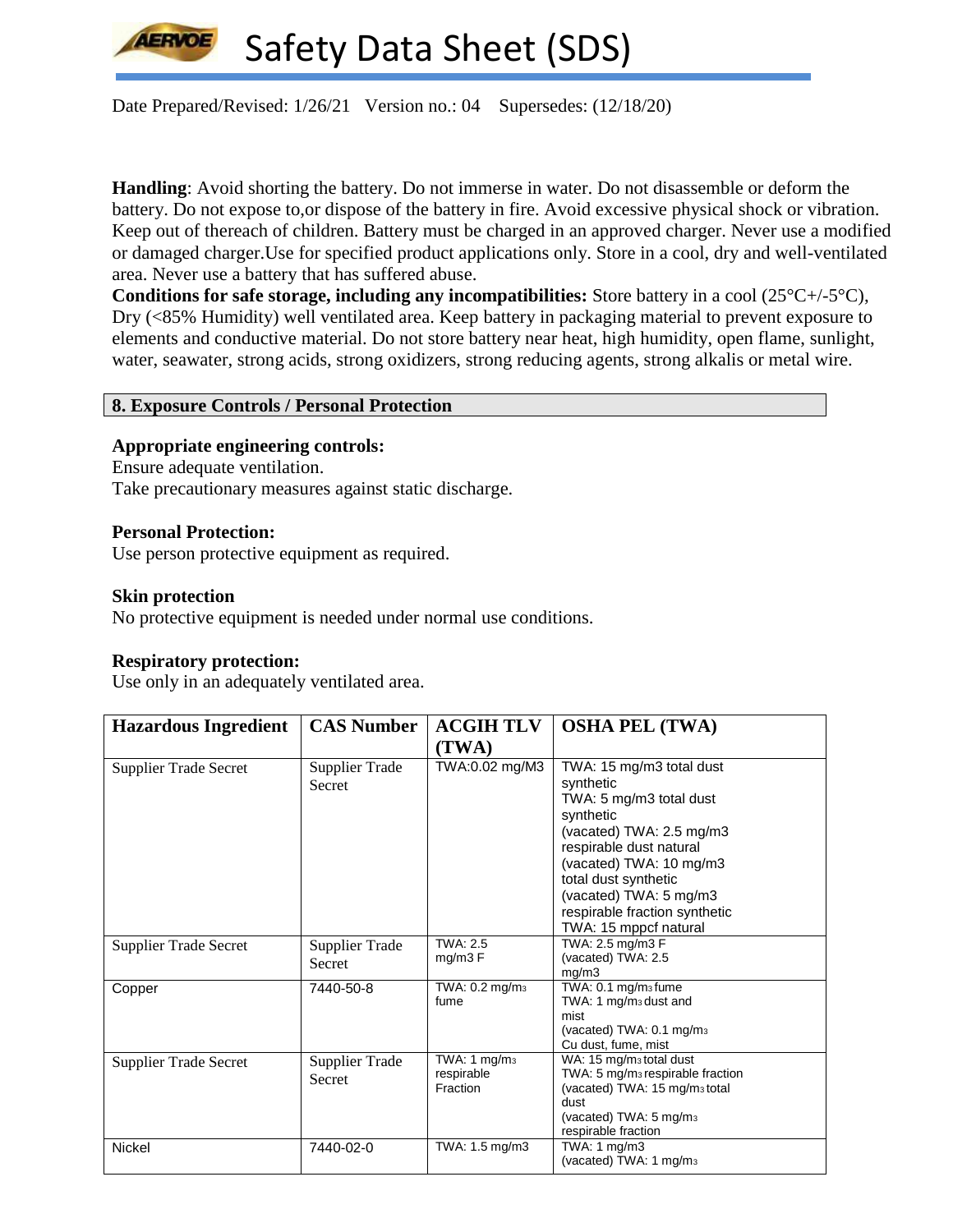Date Prepared/Revised: 1/26/21 Version no.: 04 Supersedes: (12/18/20)

# **\*Values are based on the 2014 Guide to Occupational Exposure Values by ACGIH**

## **9. Information on Basic Physical and Chemical Properties**

| Appearance: Metallic                  | Odor: N/AV                        |
|---------------------------------------|-----------------------------------|
| Odor Threshold: N/AV                  | pH: Not Applicable (solvent Base) |
| Melting Point: N/AV                   | Freezing Point: N/AV              |
| Initial Boiling Point: N/AV           | Boiling Point Range: N/AV         |
| Flash Point: No flash point           | <b>Evaporation Rate: N/AV</b>     |
| Flammability Solid/Gas: Non-flammable | Upper LEL: N/AV Lower LEL: N/AV   |
| Vapor Pressure: N/AV                  | Vapor Density: N/AV               |
| Relative Density: N/AV                | Solubility: N/AV                  |
| <b>Partition Coefficient:</b>         | Auto-ignition Temperature: N/AV   |
| n-octanol/water: N/AV                 |                                   |
| Decomposition Temperature: N/AV       | Viscosity: N/AV                   |
| <b>Explosive Properties: N/AV</b>     | <b>Oxidizing Properties: N/AV</b> |

## **10. Stability & Reactivity**

Possibility of hazardous reactions: Hazardous polymerization will not occur under normal conditions Chemical stability: Stable under normal conditions

Conditions to avoid: Heat and ignition sources Incompatible materials: Strong Oxidizing Agents Hazardous decomposition products: Will not occur

# **11. Toxicological Information**

# **Information on Toxicological Effects:**

The battery: no toxicological effects under normal use. Within recommended conditions the electrode materials and liquid electrolytes do not react when the battery remains sealed. Exposure to these hazardous components is only possible if the battery leaks or vents. The following toxicology data is in respect to a person coming into contact with exposed electrolyte of the battery.

# **Acute Toxicity:**

Swallowed- The electrolyte contained within the battery is a corrosive material. Ingestion of this electrolyte would be harmful. Swallowing may result in nausea, vomiting, diarrhea, abdominal pain and chemical burns in the gastrointestinal tract. During normal usage ingestion of a battery is physically impossible.

# **Skin Corrosion or Irritation:**

The electrolyte contained within the battery is a corrosive liquid. If this corrosive liquid make contact to your skin they could cause irritation or even severe chemical burns. A battery presents no danger to a person's hand or skin.

# **Serious Eye Damage or Irritation:**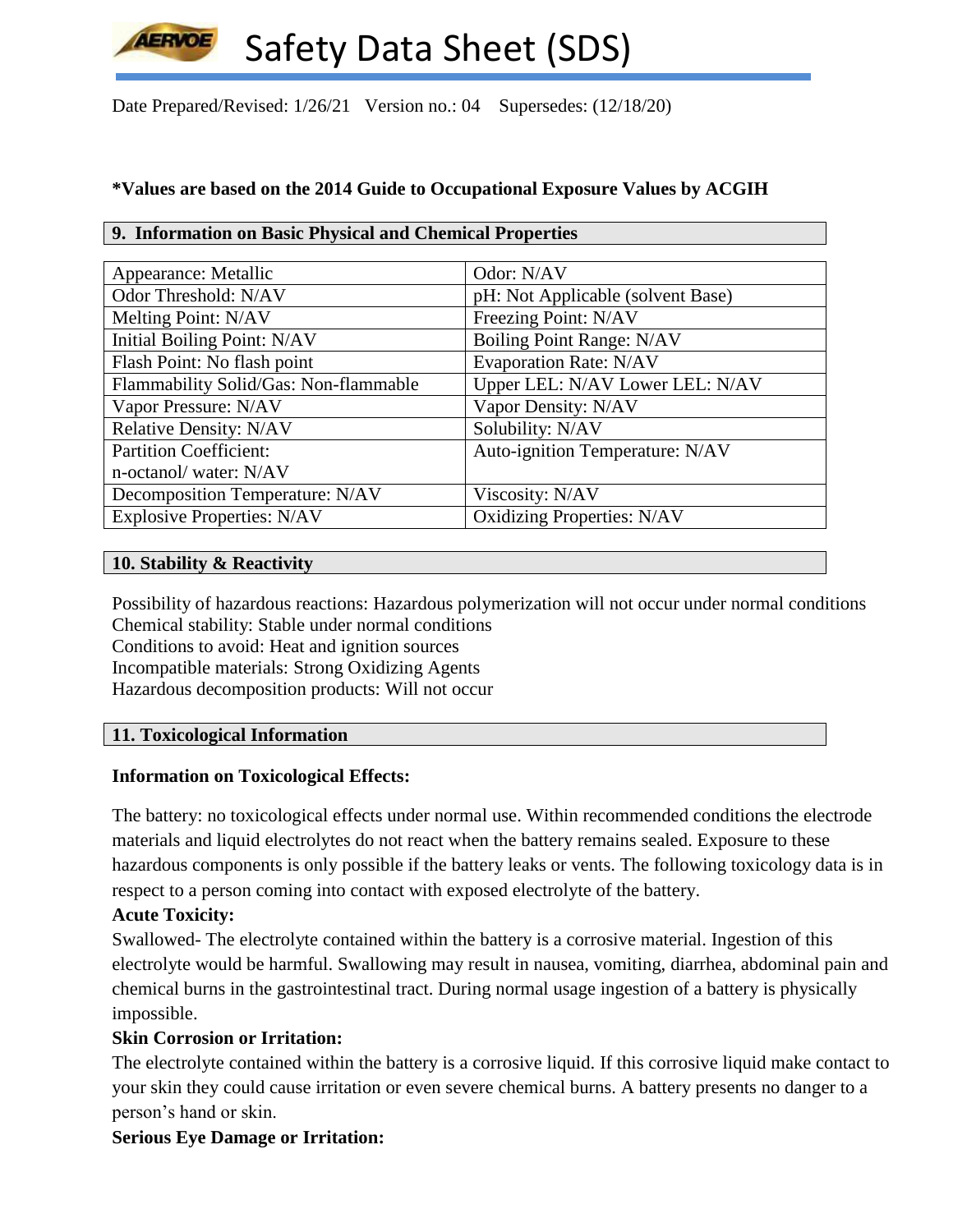

Date Prepared/Revised: 1/26/21 Version no.: 04 Supersedes: (12/18/20)

The electrolyte contained within the battery is a corrosive liquid. If this electrolytes makes contact with the eye it could cause irritation or even irreversible damage to the eye. A battery presents no danger to eyes.

## **Respiratory or Skin Sensitization:**

It presented no evidence that the electrolyte contained within the battery cause no respiratory or skin sensitizers.

| <b>Chemical Name</b>  | <b>ACGIH</b>   | <b>IARC</b>      | <b>NTP</b>  | <b>OSHA</b> |
|-----------------------|----------------|------------------|-------------|-------------|
| <b>Supplier Trade</b> | A <sub>3</sub> | Group 2B         |             | X           |
| Secret                |                |                  |             |             |
| <b>Supplier Trade</b> |                | Group 3          | Reasonably  | X           |
| Secret                |                |                  | Anticipated |             |
| Nickel                |                | Group 1 Group 2B |             |             |
|                       |                |                  |             |             |
| <b>Supplier Trade</b> |                | Group 3          |             |             |
| Secret                |                |                  |             |             |

## **IARC (International Agency for Research on Cancer)**

Group 1 - Carcinogenic to Humans

Group 2B - Possibly Carcinogenic to Humans

Group 3 - Not Classifiable as to Carcinogenicity in Humans

# **NTP (National Toxicology Program)**

Reasonably Anticipated - Reasonably Anticipated to be a Human Carcinogen

X - Present

**Target Organ Effects** Skin Eyes Respiratory system

#### **12. Ecological Information**

#### **Ecotoxicity**

Harmful to aquatic organisms. Very toxic to aquatic organisms, may cause long-term adverse effects in the aquatic environment

| <b>Chemical Name</b> | <b>Toxicity to Algae</b>                                                           | <b>Toxicity to Fish</b> | <b>Toxicity to</b><br><b>Microorganisms</b>                                                                                                                                                                                                                                                                                                                                                       | Daphnia Magna (Water<br>Flea)                      |
|----------------------|------------------------------------------------------------------------------------|-------------------------|---------------------------------------------------------------------------------------------------------------------------------------------------------------------------------------------------------------------------------------------------------------------------------------------------------------------------------------------------------------------------------------------------|----------------------------------------------------|
| Copper               | EC50: 0.031 - 0.054 mg/L<br>(96 h<br>static)<br>Pseudokirchneriella<br>subcapitata |                         | EC50: 0.0426 - 0.0535<br>mg/L (72<br>h static)<br>Pseudokirchneriella<br>subcapitata<br>LC50: 1.25 mg/L (96 h)<br>static)<br>Lepomis macrochirus<br>LC50: 0.112 mg/L (96 h)<br>flow-through) Poecilia<br>reticulata<br>LC50: 0.8 mg/L (96 h<br>static)<br>Cyprinus carpio<br>LC50: 0.3 mg/L (96 h)<br>semi-static)<br>Cyprinus carpio<br>LC50: 0.052 mg/L (96 h)<br>flow-through)<br>Oncorhynchus | EC50: 0.03 mg/L (48 h)<br>Static)<br>Daphnia magna |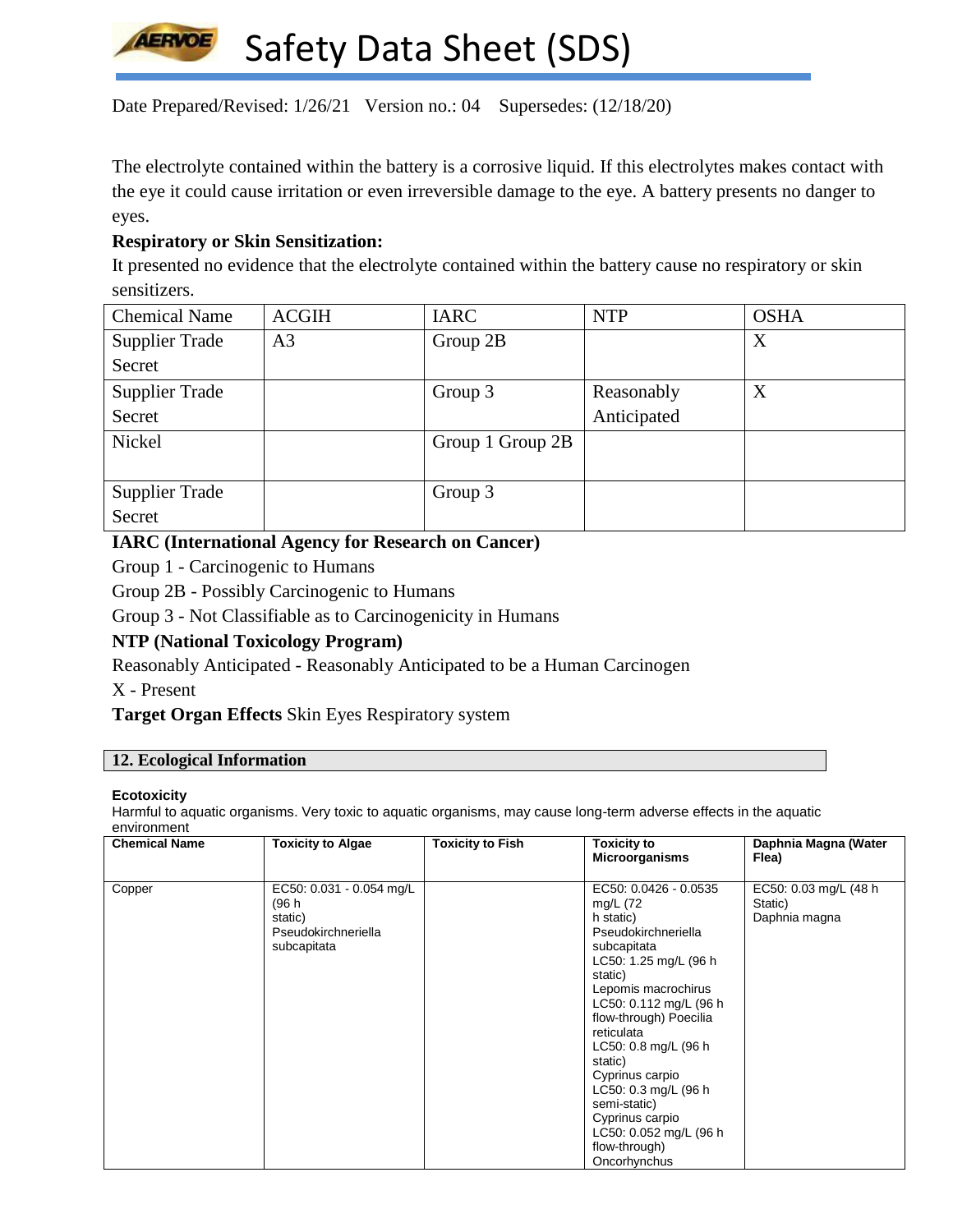

# Date Prepared/Revised: 1/26/21 Version no.: 04 Supersedes: (12/18/20)

|        |                                                                                    | mykiss<br>LC50: 0.0068 - 0.0156<br>mg/L (96<br>h) Pimephales promelas<br>LC50: 0.2 mg/L (96 h<br>flow-through) Pimephales<br>promelas<br>$LC50: < 0.3$ mg/L (96 h)<br>static)<br>Pimephales promelas                                       |                                                                                               |
|--------|------------------------------------------------------------------------------------|--------------------------------------------------------------------------------------------------------------------------------------------------------------------------------------------------------------------------------------------|-----------------------------------------------------------------------------------------------|
| Nickel | EC50: 0.174 - 0.311 mg/L<br>(96 h<br>static)<br>Pseudokirchneriella<br>subcapitata | EC50: $0.18 \text{ mg/L}$ (72 h)<br>Pseudokirchneriella<br>subcapitata<br>LC50: 10.4 mg/L (96 h<br>static)<br>Cyprinus carpio<br>LC50: 1.3 mg/L (96 h<br>semi-static)<br>Cyprinus carpio<br>$LC50:$ > 100 mg/L (96 h)<br>Brachydanio rerio | EC50: 1 mg/L (48 h)<br>Static)<br>Daphnia magna<br>$EC50:$ > 100 mg/L (48 h)<br>Daphnia magna |

## **13. Disposal Considerations**

**Waste Disposal:** Dispose of material in accordance with EU, national and local requirements. For proper disposal of used material, an assessment must be completed to determine the proper and permissible waste management options permitted under applicable rules, regulations and/or laws governing your location.

**Product / Packaging disposal:** Dispose of packaging in accordance with federal, state and local requirements, regulations and/or laws governing your location.

| <b>14. Transportation Information</b> |  |
|---------------------------------------|--|
|                                       |  |

#### **US DOT**

.

| <b>UN</b>     | <b>Proper Shipping Name</b> | Hazard | Packing    | Marine     | Special      |
|---------------|-----------------------------|--------|------------|------------|--------------|
| Number        |                             | Class  | Group      | Pollutant  | Provisions   |
| <b>UN3481</b> | Lithium batteries,          |        | No packing | <b>Not</b> | Reference 49 |
|               | contained in equipment      |        | group      | applicable | CFR 172.101  |

#### **IMDG**

| <b>UN</b>     | <b>Proper Shipping Name</b> | Hazard         | Packing    | Marine     | Special          |
|---------------|-----------------------------|----------------|------------|------------|------------------|
| Number        |                             | $\text{Class}$ | Group      | Pollutant  | Provisions       |
| <b>UN3481</b> | Lithium batteries,          |                | No packing | <b>Not</b> | Reference        |
|               | contained in equipment      |                | group      | Applicable | <b>IMDG</b> code |
|               |                             |                |            |            | part 3           |

#### **IATA:**

| <b>UN</b> | <b>Proper Shipping Name</b> | Hazard | Packing    | Marine    | Special     |
|-----------|-----------------------------|--------|------------|-----------|-------------|
| Number    |                             | Class  | Group      | Pollutant | Provisions  |
| UN3481    | Lithium ion batteries       |        | No packing | Non       | Reference   |
|           | contained in equipment      |        | group      | Regulated | <b>IATA</b> |
|           |                             |        | Material   | Dangerous |             |